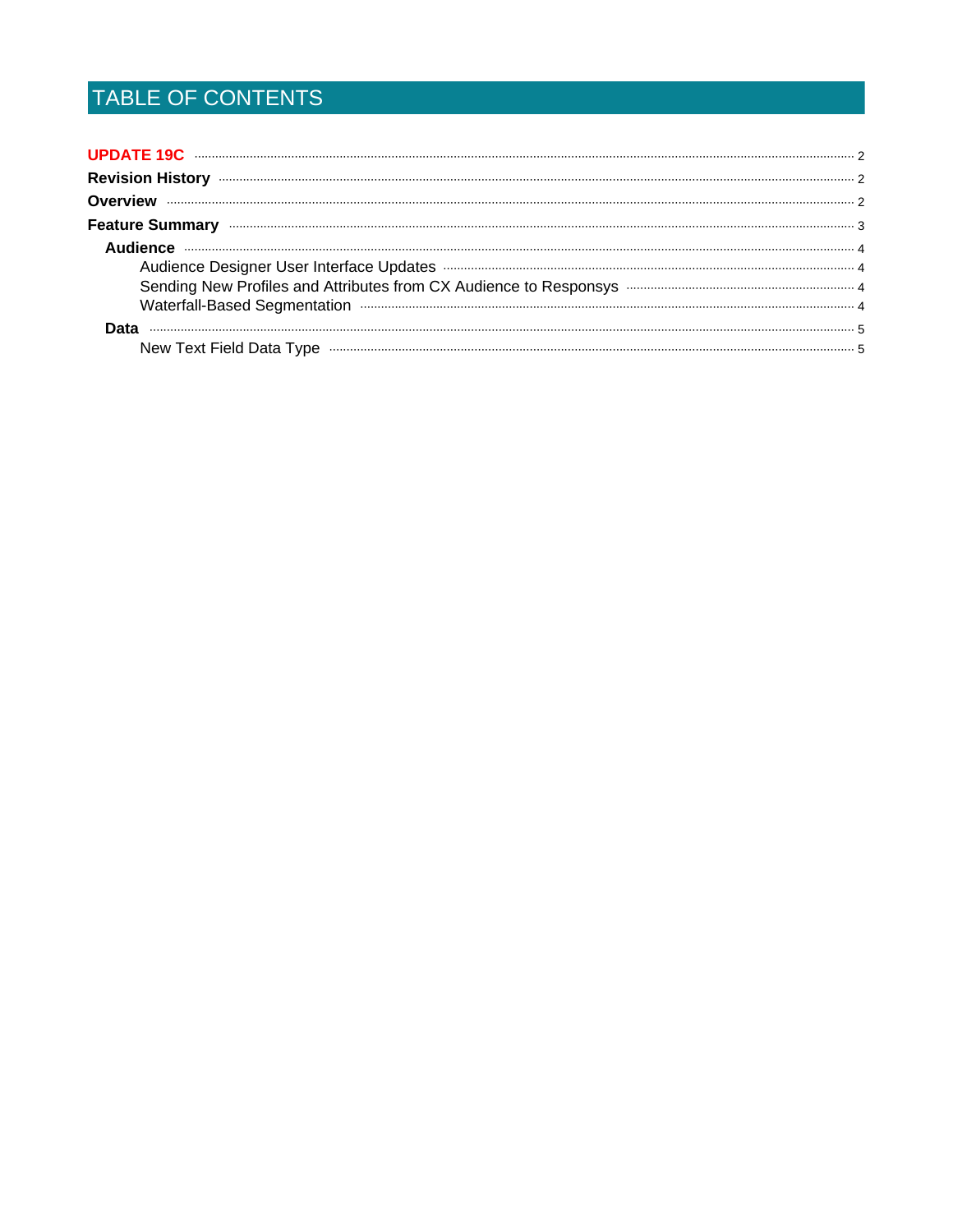# <span id="page-1-0"></span>UPDATE 19C

## <span id="page-1-1"></span>REVISION HISTORY

This document will continue to evolve as existing sections change and new information is added. All updates appear in the following table:

| <b>Date</b> | Feature | <b>Notes</b>              |
|-------------|---------|---------------------------|
| 30 AUG 2019 |         | Created initial document. |

## <span id="page-1-2"></span>**OVERVIEW**

This guide outlines the information you need to know about new or improved functionality in this update.

#### GIVE US FEEDBACK

We welcome your comments and suggestions to improve the content. Please send us your feedback at omcdocumentation\_ca@oracle.com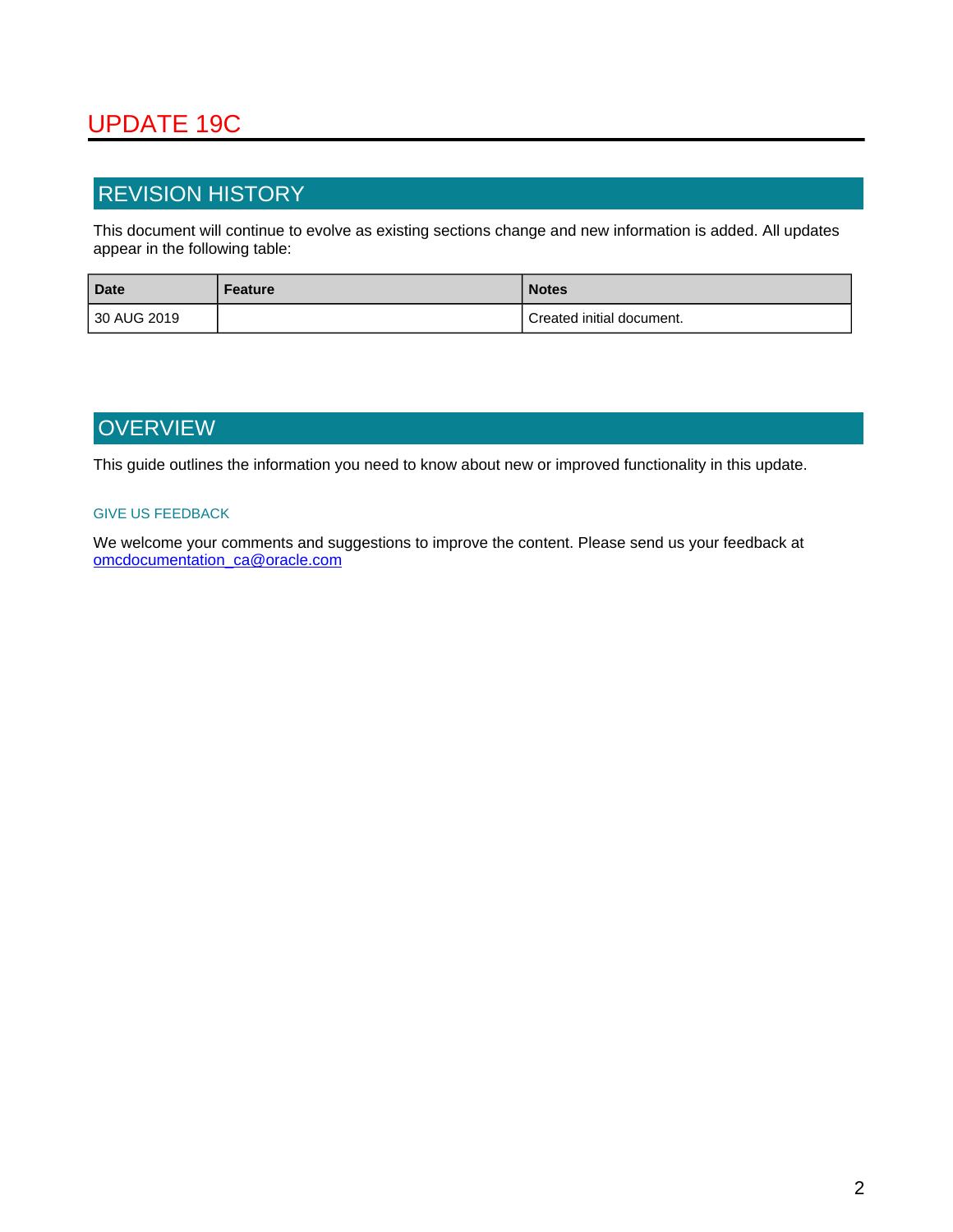## FEATURE SUMMARY

#### Column Definitions:

**Report** = New or modified, Oracle-delivered, ready to run reports.

**UI or Process-Based: Small Scale** = These UI or process-based features are typically comprised of minor field, validation, or program changes. Therefore, the potential impact to users is minimal.

**UI or Process-Based: Larger Scale\*** = These UI or process-based features have more complex designs. Therefore, the potential impact to users is higher.

**Customer Action Required** = You MUST take action before these features can be used by END USERS. These features are delivered disabled and you choose if and when to enable them. For example, a) new or expanded BI subject areas need to first be incorporated into reports, b) Integration is required to utilize new web services, or c) features must be assigned to user roles before they can be accessed.

<span id="page-2-0"></span>

|                                                                             | <b>Ready for Use by End Users</b><br>(Feature Delivered Enabled)<br>Reports plus Small Scale UI or Process-Based new features<br>will have minimal user impact after an update. Therefore,<br>customer acceptance testing should focus on the Larger<br>Scale UI or Process-Based* new features. |                                                      |                                          | <b>Customer Must Take Action before Use by End Users</b><br>(Feature Delivered Disabled)<br>Not disruptive as action is required to make these features<br>ready to use. As you selectively choose to leverage, you<br>set your test and roll out timing. |
|-----------------------------------------------------------------------------|--------------------------------------------------------------------------------------------------------------------------------------------------------------------------------------------------------------------------------------------------------------------------------------------------|------------------------------------------------------|------------------------------------------|-----------------------------------------------------------------------------------------------------------------------------------------------------------------------------------------------------------------------------------------------------------|
| <b>Feature</b>                                                              | <b>Report</b>                                                                                                                                                                                                                                                                                    | UI or<br><b>Process-Based:</b><br><b>Small Scale</b> | UI or<br>Process-Based:<br>Larger Scale* | <b>Customer Action Required</b>                                                                                                                                                                                                                           |
| <b>Audience</b>                                                             |                                                                                                                                                                                                                                                                                                  |                                                      |                                          |                                                                                                                                                                                                                                                           |
| <b>Audience Designer User Interface Updates</b>                             |                                                                                                                                                                                                                                                                                                  | ✓                                                    |                                          |                                                                                                                                                                                                                                                           |
| <b>Sending New Profiles and Attributes from CX Audience</b><br>to Responsys |                                                                                                                                                                                                                                                                                                  | ✓                                                    |                                          |                                                                                                                                                                                                                                                           |
| <b>Waterfall-Based Segmentation</b>                                         |                                                                                                                                                                                                                                                                                                  | ✓                                                    |                                          |                                                                                                                                                                                                                                                           |
| <b>Data</b>                                                                 |                                                                                                                                                                                                                                                                                                  |                                                      |                                          |                                                                                                                                                                                                                                                           |
| <b>New Text Field Data Type</b>                                             |                                                                                                                                                                                                                                                                                                  | ັ                                                    |                                          |                                                                                                                                                                                                                                                           |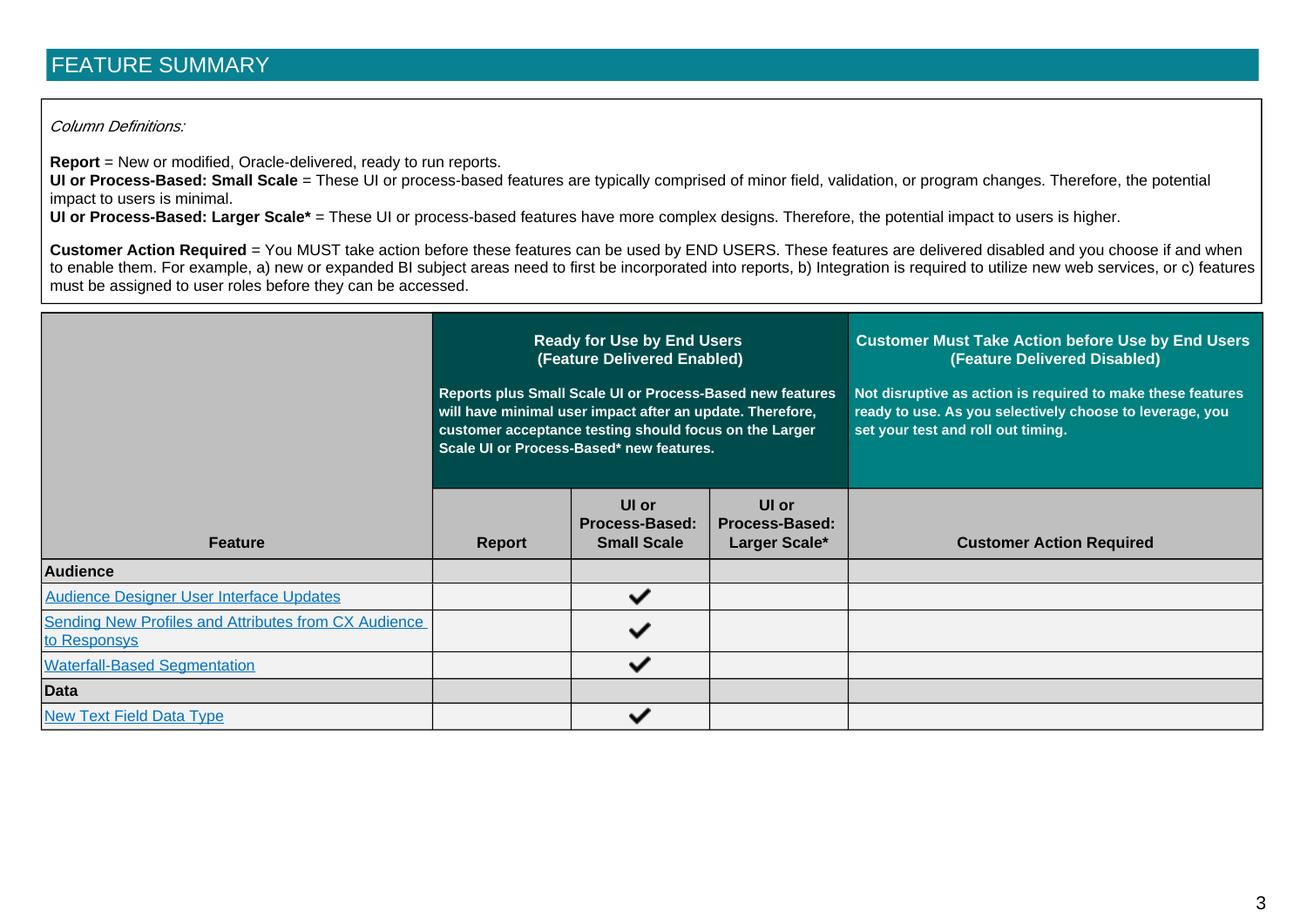### <span id="page-3-5"></span><span id="page-3-4"></span><span id="page-3-0"></span>AUDIENCE

### <span id="page-3-1"></span>AUDIENCE DESIGNER USER INTERFACE UPDATES

<span id="page-3-6"></span>The Audience Designer user interface has been updated to look more similar to the Responsys Audience Designer. Updates include:

- modifying the background color for the filter type dropdown
- moving the Name and Description on the canvas to inside the filter tile
- fixing alignment issues

#### STEPS TO ENABLE

You don't need to do anything to enable this feature.

#### KEY RESOURCES

Visit our **[Help Center](https://docs.oracle.com/cloud/latest/marketingcs_gs/OMCEH/index.html#cshid=Audiences_Overview)** to learn more.

#### <span id="page-3-7"></span><span id="page-3-2"></span>SENDING NEW PROFILES AND ATTRIBUTES FROM CX AUDIENCE TO RESPONSYS

New profiles uploaded to CX Audience are now available in Responsys when audiences containing the new profiles are published to Responsys. This enables you to only have to upload profile records to CX Audience, and not to both CX Audience and Responsys. The match conditions defined during the Responsys integration setup on CX Audience are used to identify the new profiles.

#### STEPS TO ENABLE

You don't need to do anything to enable this feature.

#### KEY RESOURCES

Visit our **[Help Center](https://docs.oracle.com/cloud/latest/marketingcs_gs/OMCEH/index.html#cshid=Integrate_Responsys)** to learn more.

#### <span id="page-3-3"></span>WATERFALL-BASED SEGMENTATION

Waterfall-based segmentation is now generally available. It was previously part of our controlled availability program. Waterfall-based segmentation allows you to create and prioritize segments within an audience.

Several enhancements include:

- 1. Ability to refresh the segments selected for the waterfall audience so the calculations can consider the latest values of the segments. By default, the waterfall calculations will use the results of the last time the audience or filter was run as members of the segment.
- 2. Infographic that helps explain the concept of waterfall
- 3. Improved error handling

#### STEPS TO ENABLE

You don't need to do anything to enable this feature.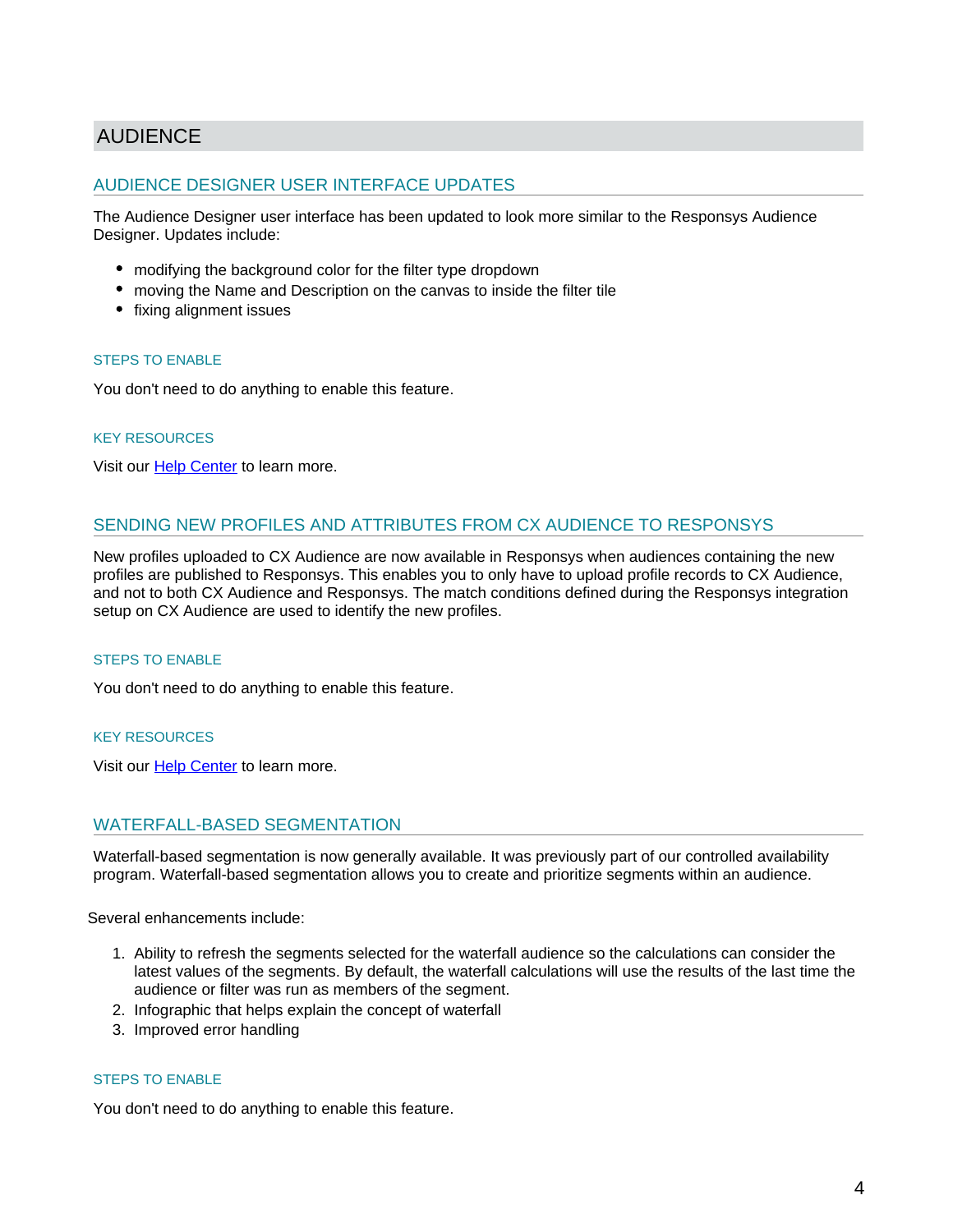#### <span id="page-4-3"></span><span id="page-4-2"></span>KEY RESOURCES

Visit our **[Help Center](https://docs.oracle.com/cloud/latest/marketingcs_gs/OMCEH/index.html#cshid=Audiences_SegOverview)** to learn more.

## <span id="page-4-0"></span>DATA

### <span id="page-4-1"></span>NEW TEXT FIELD DATA TYPE

You can now use the MOBILE\_NUMBER\_ field to to join custom tables. A new data type Text Field (to 50 chars) has been introduced for custom tables to make this possible.

#### STEPS TO ENABLE

You don't need to do anything to enable this feature.

#### KEY RESOURCES

Visit our **[Help Center](https://docs.oracle.com/cloud/latest/marketingcs_gs/OMCEH/List_DataTypeFieldname.htm?cshid=List_DataTypeFieldname#datatypes)** to learn more.

---